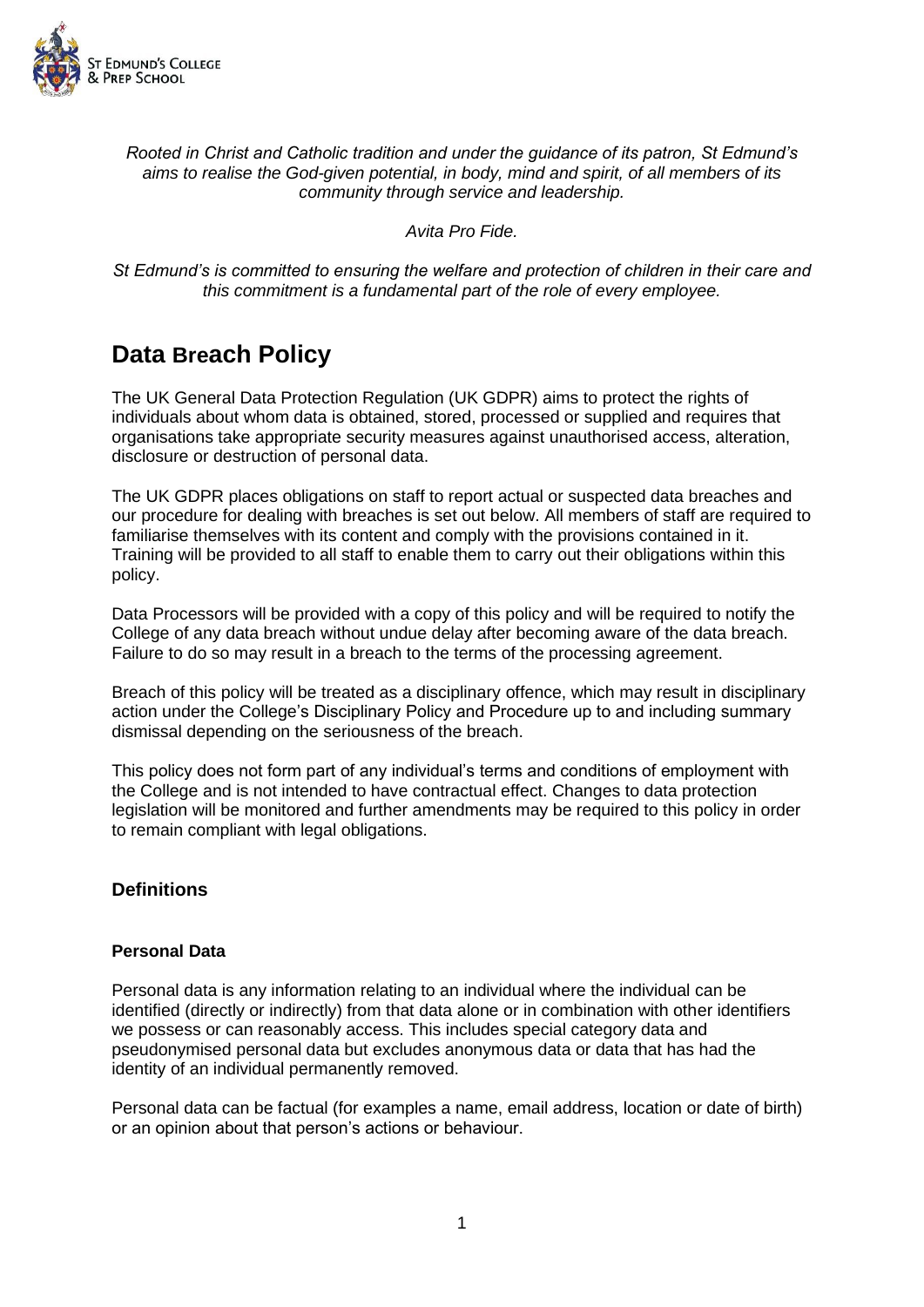

Personal data will be stored either electronically or as part of a structured manual filing system in such a way that it can be retrieved automatically by reference to the individual or criteria relating to that individual.

# **Special Category Data**

Previously termed "Sensitive Personal Data", Special Category Data is similar by definition and refers to data concerning an individual's racial or ethnic origin, political or religious beliefs, trade union membership, physical and mental health, sexuality, biometric or genetic data and personal data relating to criminal offences and convictions.

#### **Personal Data Breach**

A personal data breach is a breach of security leading to the accidental or unlawful destruction, loss, alteration, unauthorised disclosure of, or access to, personal data or special category data transmitted, stored or otherwise processed.

#### **Data Subject**

Person to whom the personal data relates.

## **ICO**

ICO is the Information Commissioner's Office, the UK's independent regulator for data protection and information.

## **Responsibility**

The Bursar has overall responsibility for breach notification within the College. They are responsible for ensuring breach notification processes are adhered to by all staff and are the designated point of contact for personal data breaches.

In the absence of the Bursar please contact either the Deputy Headmaster (Pastoral) or the Technical Projects Director.

The Data Protection Officer (DPO) is responsible for overseeing this policy and developing data-related policies and guidelines.

Please contact the DPO with any questions about the operation of this policy or the UK GDPR or if you have any concerns that this policy is not being or has not been followed.

The DPO's contact details are set out below: -

Data Protection Officer: Judicium Consulting Limited Address: 72 Cannon Street, London, EC4N 6AE Email: [dataservices@judicium.com](mailto:dataservices@judicium.com) Web: www.judiciumeducation.co.uk Telephone: 0203 326 9174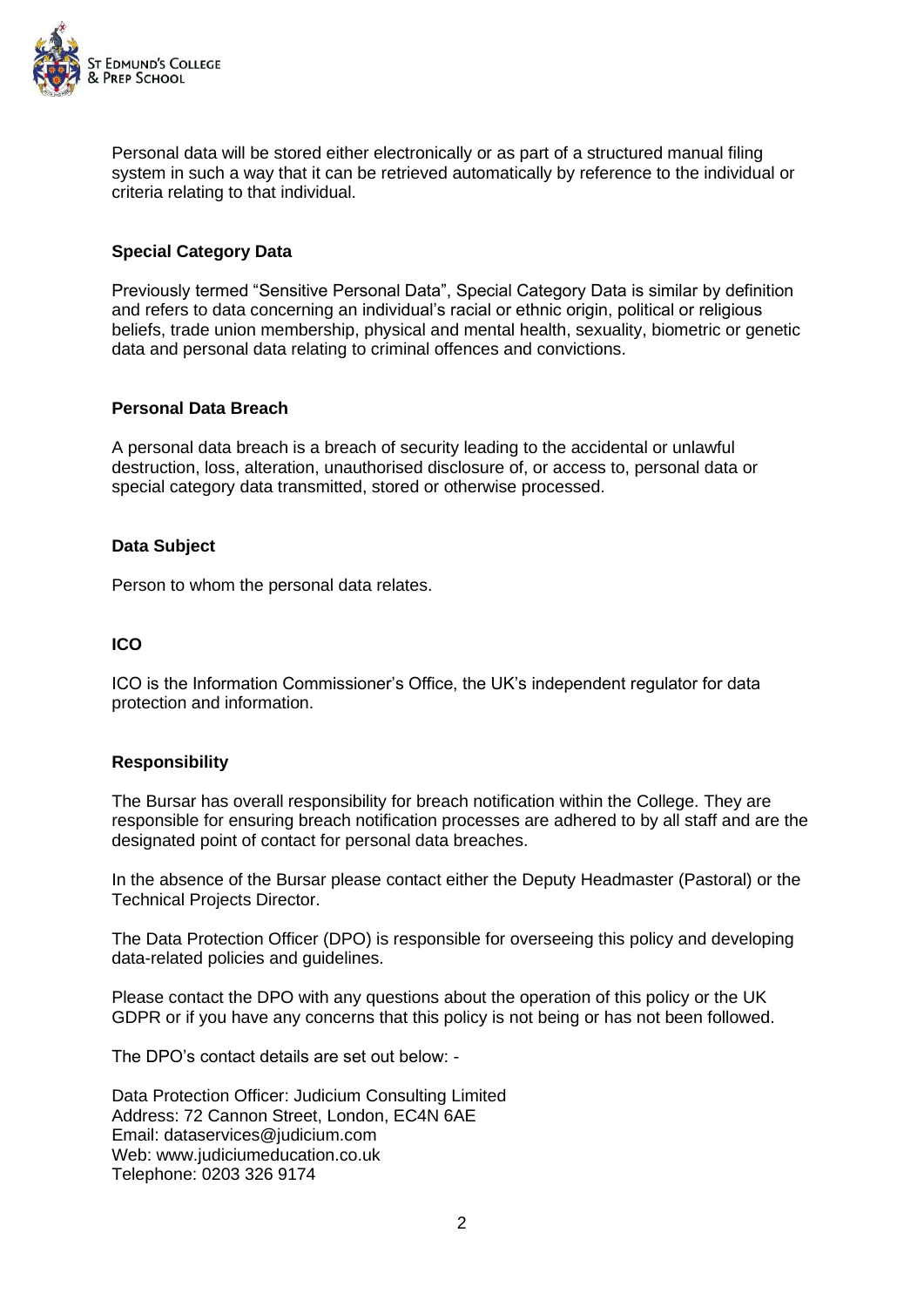

## **Security and Data-Related Policies**

Staff should refer to the following policies that are related to this data protection policy: - Security Policy which sets out the College's guidelines and processes on keeping personal data secure against loss and misuse.

Data Protection Policy which sets out the College's obligations under UK GDPR about how they process personal data.

These policies are also designed to protect personal data and can be found in the staff handbook.

# **Data Breach Procedure**

## **What is a Personal Data Breach?**

A personal data breach is a breach of security leading to the accidental or unlawful destruction, loss, alteration, unauthorised disclosure of, or access to, personal data or special category data transmitted, stored or otherwise processed.

Examples of a data breach could include the following (but are not exhaustive): -

- Loss or theft of data or equipment on which data is stored, for example loss of a laptop or a paper file (this includes accidental loss);
- Inappropriate access controls allowing unauthorised use;
- Equipment failure;
- Human error (for example sending an email or any other form of electronic message to the wrong recipient);
- Unforeseen circumstances such as a fire or flood;
- Hacking, phishing and other "blagging" attacks where information is obtained by deceiving whoever holds it.

## **When Does it Need to be Reported?**

The College must notify the ICO of a data breach where it is likely to result in a risk to the rights and freedoms of individuals. This means that the breach needs to be more than just losing personal data and if unaddressed the breach is likely to have a significant detrimental effect on individuals.

Examples of where the breach may have a significant effect includes: -

- potential or actual discrimination;
- potential or actual financial loss;
- potential or actual loss of confidentiality;
- risk to physical safety or reputation;
- exposure to identity theft (for example through the release of non-public identifiers such as passport details);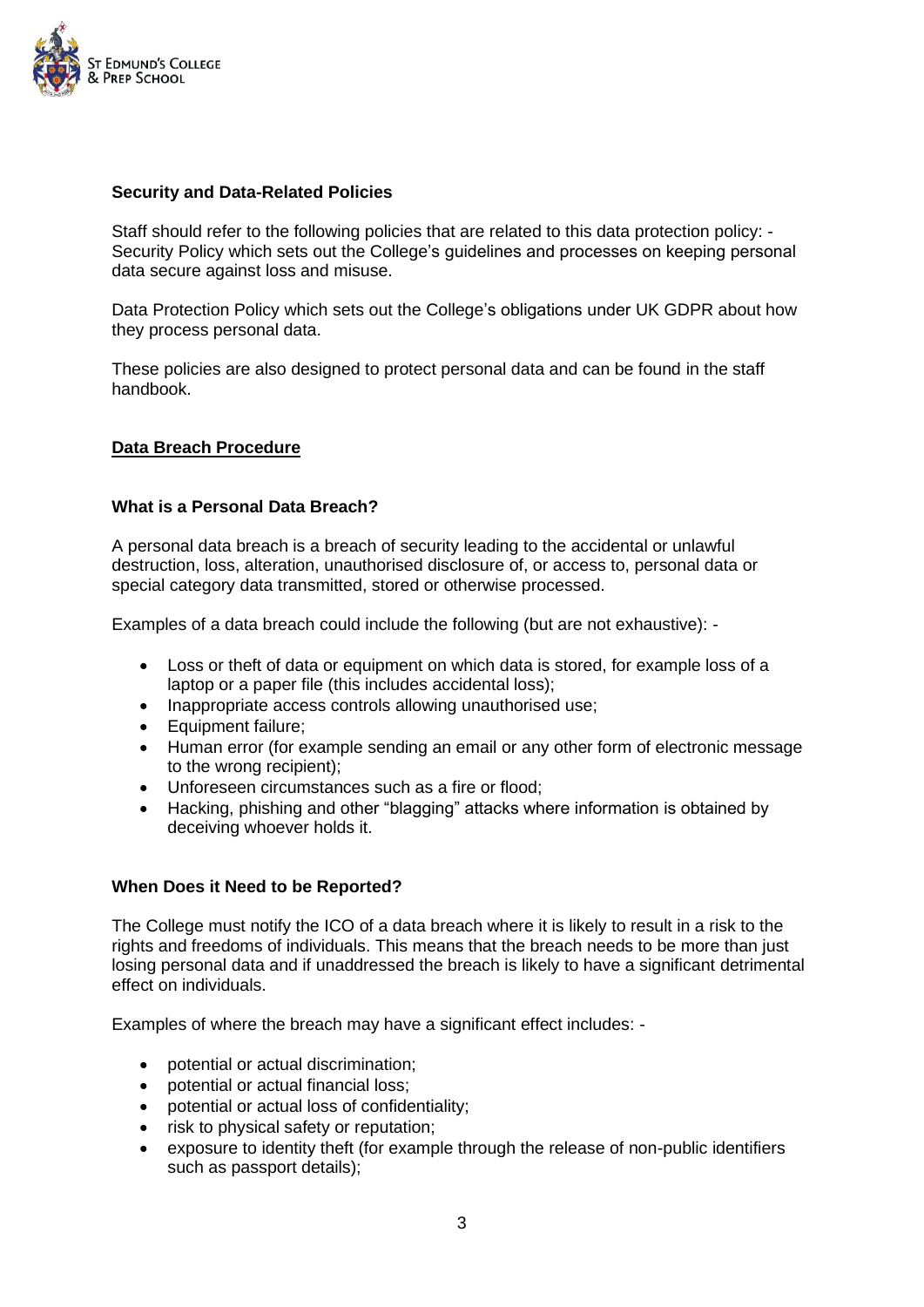

• the exposure of the private aspect of a person's life becoming known by others.

If the breach is likely to result in a high risk to the rights and freedoms of individuals then the individuals must also be notified directly.

## **Reporting a Data Breach**

If you know or suspect a personal data breach has occurred or may occur which meets the criteria above, you should: -

Complete a data breach report form (which can be found at the end of this policy). Email the completed form to the Bursar.

Where appropriate, you should liaise with your line manager about completion of the data report form. Breach reporting is encouraged throughout the College and staff are expected to seek advice if they are unsure as to whether the breach should be reported and/or could result in a risk to the rights and freedom of individuals. They can seek advice from their line manager, the Bursar, the Deputy Headmaster (Pastoral), the Technical Projects Director or the DPO.

Once reported, you should not take any further action in relation to the breach. In particular you must not notify any affected individuals or regulators or investigate further. The Bursar will acknowledge receipt of the data breach report form and take appropriate steps to deal with the report in collaboration with the DPO.

## **Managing and Recording the Breach**

On being notified of a suspected personal data breach, the Bursar will notify the DPO. Collectively they will take immediate steps to establish whether a personal data breach has in fact occurred. If so they will take steps to:-

- Where possible, contain the data breach;
- As far as possible, recover, rectify or delete the data that has been lost, damaged or disclosed;
- Assess and record the breach in the College's data breach register;
- Notify the ICO where required;
- Notify data subjects affected by the breach if required;
- Notify other appropriate parties to the breach if required;
- Take steps to prevent future breaches.

## **Notifying the ICO**

The Bursar or the DPO will notify the ICO when a personal data breach has occurred which is likely to result in a risk to the rights and freedoms of individuals.

This will be done without undue delay and, where possible, within 72 hours of becoming aware of the breach. The 72 hours deadline is applicable regardless of College holidays (I.e. it is not 72 working hours). If the College is unsure of whether to report a breach, the assumption will be to report it.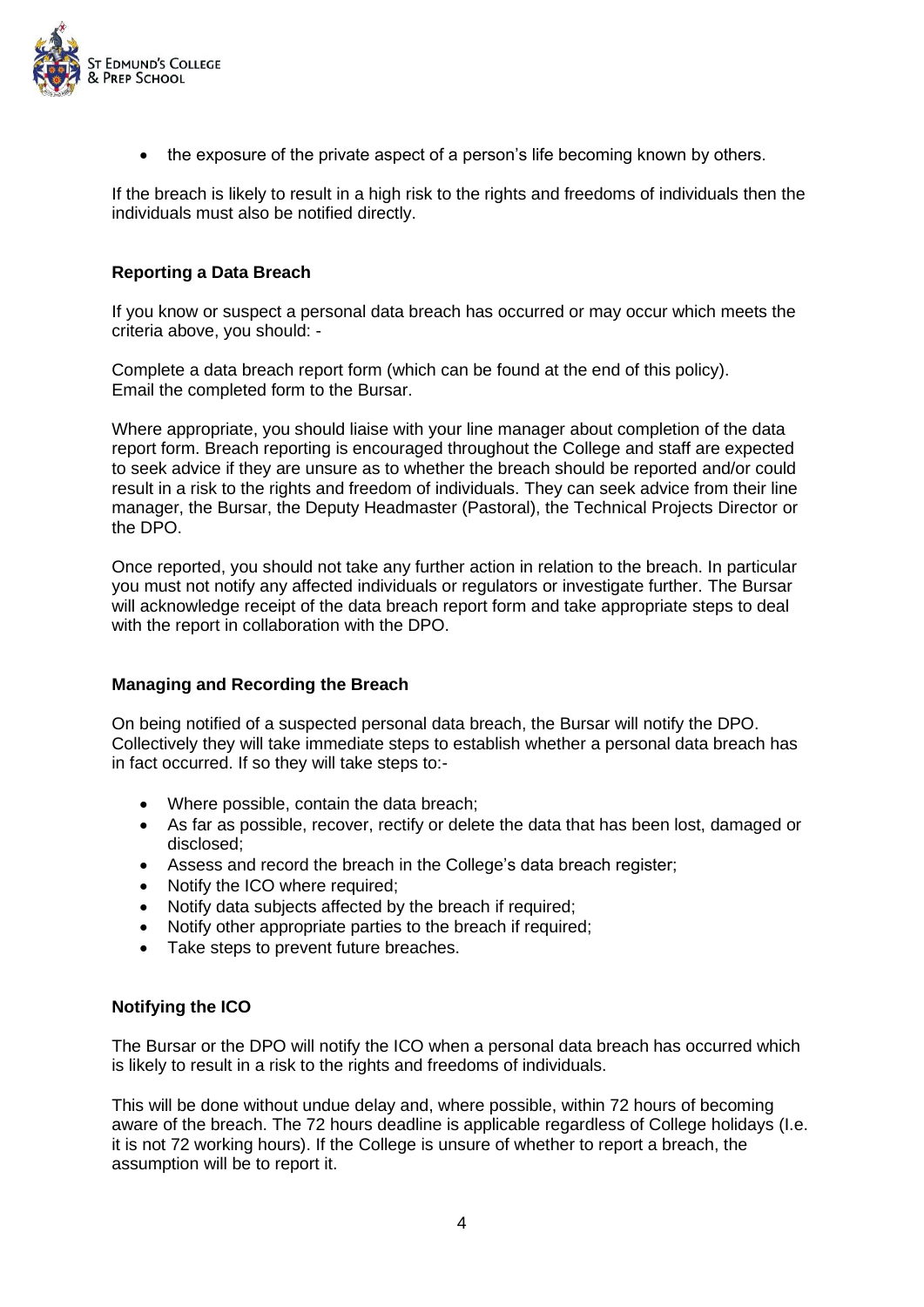

Where the notification is not made within 72 hours of becoming aware of the breach, written reasons will be recorded as to why there was a delay in referring the matter to the ICO.

# **Notifying Data Subjects**

Where the data breach is likely to result in a high risk to the rights and freedoms of data subjects, the Bursar will notify the affected individuals without undue delay including the name and contact details of the DPO and ICO, the likely consequences of the data breach and the measures the College have (or intended) to take to address the breach.

When determining whether it is necessary to notify individuals directly of the breach, the Bursar will co-operate with and seek guidance from the DPO, the ICO and any other relevant authorities (such as the police).

If it would involve disproportionate effort to notify the data subjects directly (for example, by not having contact details of the affected individual) then the College will consider alternative means to make those affected aware (for example by making a statement on the College website).

# **Notifying Other Authorities**

The College will need to consider whether other parties need to be notified of the breach. For example: -

- Insurers;
- Parents;
- Third parties (for example when they are also affected by the breach);
- Local authority:
- The police (for example if the breach involved theft of equipment or data).

This list is non-exhaustive.

#### **Assessing the Breach**

Once initial reporting procedures have been carried out, the College will carry out all necessary investigations into the breach.

The College will identify how the breach occurred and take immediate steps to stop or minimise further loss, destruction or unauthorised disclosure of personal data. We will identify ways to recover correct or deleted data (for example notifying our insurers or the police if the breach involves stolen hardware or data).

Having dealt with containing the breach, the College will consider the risks associated with the breach. These factors will help determine whether further steps need to be taken (for example notifying the ICO and/or data subjects as set out above). These factors include: -

- What type of data is involved and how sensitive it is:
- The volume of data affected:
- Who is affected by the breach (i.e. the categories and number of people involved):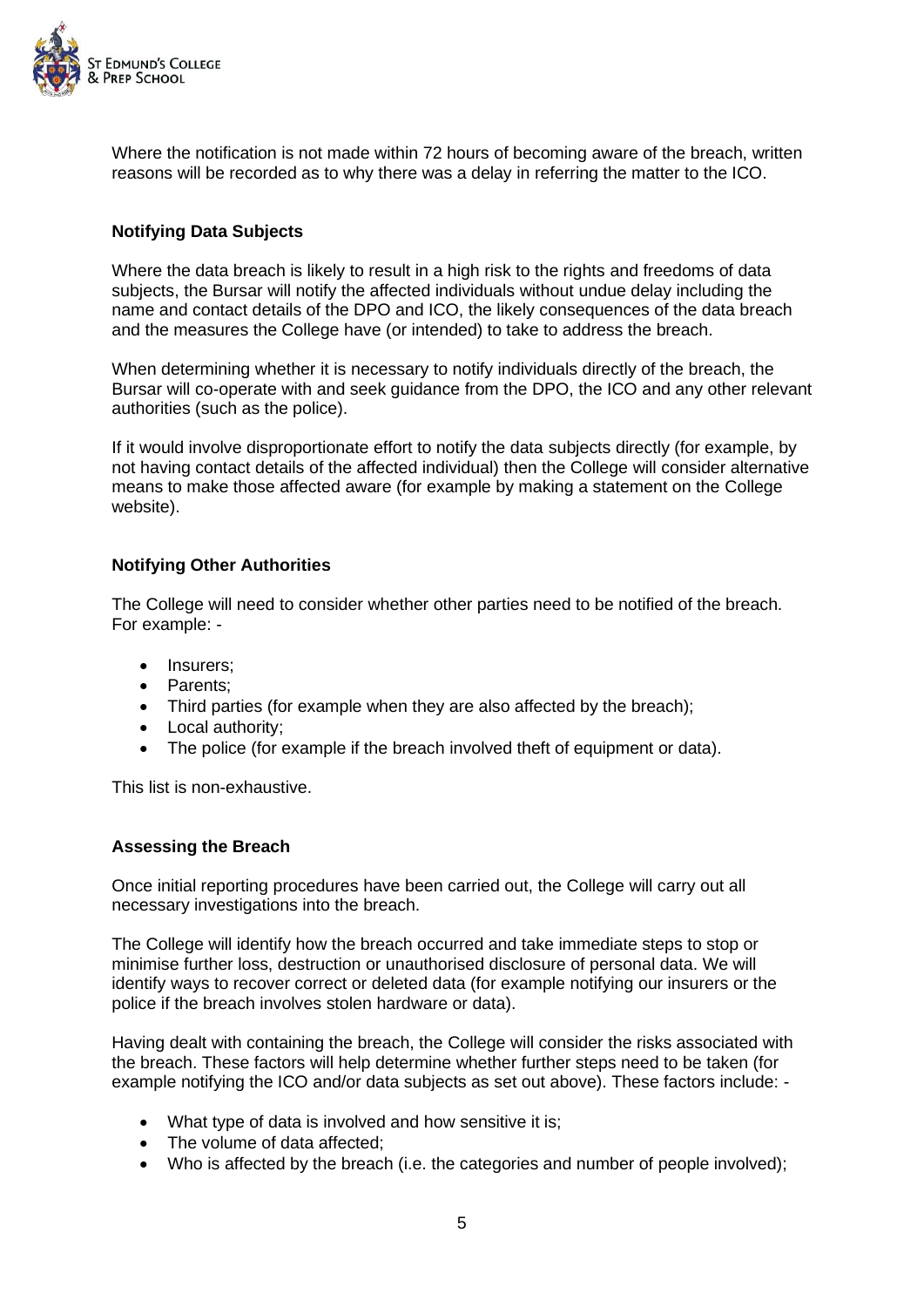

- The likely consequences of the breach on affected data subjects following containment and whether further issues are likely to materialise;
- Are there any protections in place to secure the data (for example, encryption, password protection, pseudonymisation);
- What has happened to the data;
- What could the data tell a third party about the data subject;
- What are the likely consequences of the personal data breach on the College; and
- Any other wider consequences which may be applicable.

## **Preventing Future Breaches**

Once the data breach has been dealt with, the College will consider its security processes with the aim of preventing further breaches. In order to do this, we will: -

- Establish what security measures were in place when the breach occurred;
- Assess whether technical or organisational measures can be implemented to prevent the breach happening again;
- Consider whether there is adequate staff awareness of security issues and look to fill any gaps through training or tailored advice;
- Consider whether it is necessary to conduct a privacy or data protection impact assessment;
- Consider whether further audits or data protection steps need to be taken;
- To update the data breach register;
- To debrief governors/senior leadership team following the investigation.

## **Reporting Data Protection Concerns**

Prevention is always better than dealing with data protection as an after-thought. Data security concerns may arise at any time and we would encourage you to report any concerns (even if they do not meet the criteria of a data breach) that you may have to the Bursar or the DPO. This can help capture risks as they emerge, protect the College from data breaches and keep our processes up to date and effective.

#### **Monitoring**

We will monitor the effectiveness of this and all of our policies and procedures and conduct a full review and update as appropriate.

Our monitoring and review will include looking at how our policies and procedures are working in practice to reduce the risks posed to the College.

| Owner of policy:   Bursar                          |  |             |                          |
|----------------------------------------------------|--|-------------|--------------------------|
| Reviewed by:   Bursar                              |  | Deputy Head | Technical                |
|                                                    |  | Pastoral    | <b>Projects Director</b> |
| Frequency of review:   Every 2 Years               |  |             |                          |
| Policy last reviewed:   Trinity                    |  | 2021        |                          |
| Next review date: Trinity                          |  | 2023        |                          |
| Sub-Committee reviewed at:   Finance Sub-Committee |  |             |                          |